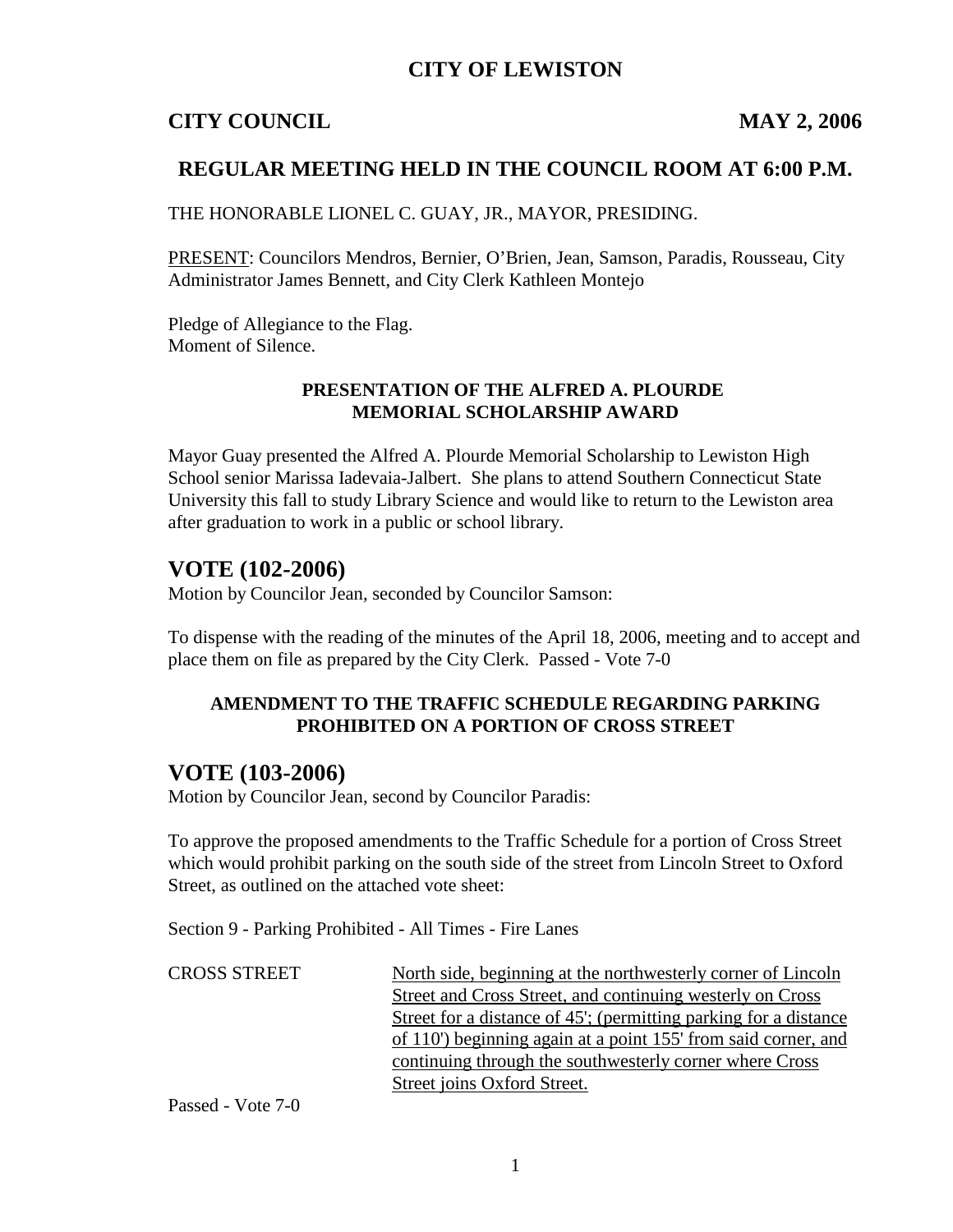#### **AMENDMENT TO THE TRAFFIC SCHEDULE REGARDING REGULATION OF PARKING TIMES FOR A PORTION OF BARTLETT STREET**

## **VOTE (104-2006)**

Motion by Councilor Jean, second by Councilor Paradis:

To adopt the proposed amendments to the Traffic Schedule regarding the regulation of parking times for a portion of Bartlett Street, as outlined on the attached vote sheet:

Section 21 - Parking Time Regulated - 15 Minutes - 8:00am - 6:00pm

BARTLETT STREET Even numbered side, east side, beginning at a point 47' south of the southeasterly corner of Bartlett Street and Pine Street, and extending southerly on Bartlett Street a distance of 22'.

Passed - Vote 7-0

#### **AUTHORIZATION TO ACCEPT TRANSFER OF FORFEITURE FUNDS**

## **VOTE (105-2006)**

Motion by Councilor Jean, seconded by Councilor Paradis:

That pursuant to Title 15, Maine Revised Statutes Annotated, Section 5824(3) and Section 5822(4)(A), the City Council hereby acknowledges and approves of the transfer of \$2,230.00, or any portion thereof, in the case of the State of Maine vs. Christopher LeCompte, CR-06-254 Court Records and the transfer of \$870.00, or any portion thereof, in the case of the State of Maine vs. Donald L. Bell, CR-04-2014 Court Records. Being funds forfeited pursuant to court process. It is further acknowledged that these funds shall be credited to the 'City of Lewiston Drug Enforcement Program', funds to be deposited in Account No. 590-3514050 at People's Heritage Bank. Passed - Vote 7-0

#### **PUBLIC HEARING AND FINAL PASSAGE REGARDING AN AMENDMENT TO THE PERSONNEL CODE REGARDING CIVIL SERVICE POSITIONS**

Mayor Guay opened the public hearing. No members of the public spoke for or against this item. Mayor Guay then closed the hearing.

## **VOTE (106-2006)**

Motion by Councilor Samson, second by Councilor O'Brien:

That the proposed amendment to the City Code of Ordinances, Chapter 58 "Personnel", Article II "Personnel System", Division 2 "Civil Service", Section 58-50 "Certified list of candidates" receive final passage by a roll call vote. Passed - Vote 7-0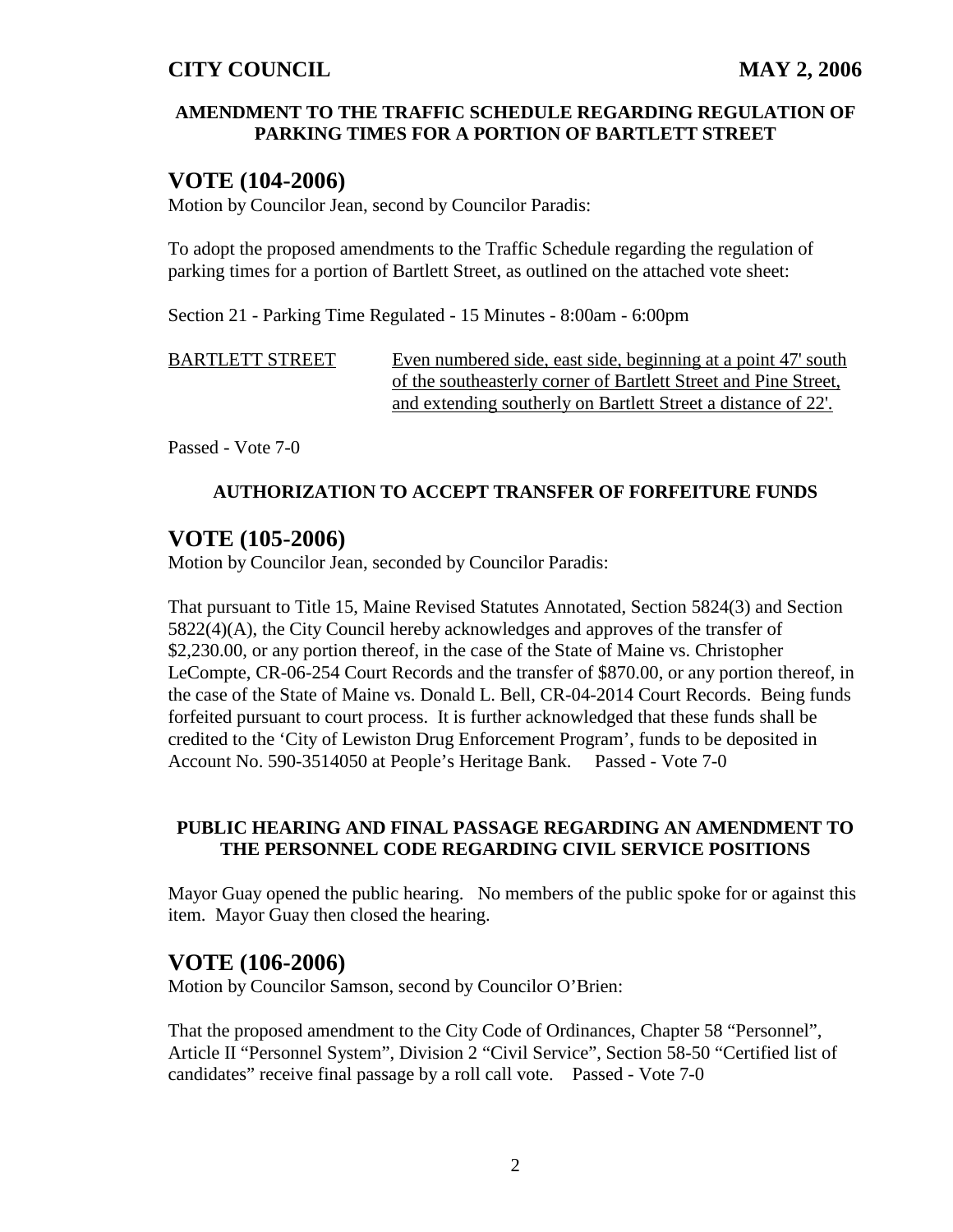#### **PUBLIC HEARING FOR APPROVAL OF AN OUTDOOR ENTERTAINMENT PERMIT FOR THE LEWISTON HIGH SCHOOL BAND CONCERT IN KENNEDY PARK**

Mayor Guay opened the public hearing. No members of the public spoke for or against this item. Mayor Guay then closed the hearing.

### **VOTE (107-2006)**

Motion by Councilor O'Brien, second by Councilor Samson:

To conduct a public hearing on an application for an outdoor entertainment event for the Lewiston High School Band concert, and to grant a permit for an Outdoor Entertainment Event, as required by the City Code of Ordinances, Chapter 10, Article 1, Section 10-3, to the Lewiston High School band for an outdoor music concert to be held at Kennedy Park on May 17, 2006, contingent upon positive recommendations from the Police Department, Fire Department, Code/Health Officer and Land Use Inspector regarding compliance with all regulations and compliance with all City ordinances. Passed - Vote 7-0

#### **PUBLIC HEARING ON THE 2007 FISCAL YEAR (FY07) COMMUNITY DEVELOPMENT BLOCK GRANT BUDGET AND ADOPTION OF PROGRAM BUDGET**

Mayor Guay opened the public hearing to receive citizen input and comment. Craig Saddlemire of 27 Spruce Street, representing the Visible Community group, addressed the Council and urged the need for the development of affordable housing while the City is working to remove the "blight" in the downtown neighborhood area. He presented four specific requests from the Visible Community: 1) For the City to spend \$80,000 - \$100,000 for development of the Androscoggin Mill Block for residential, small business or a resource center for homeless persons. 2) For the City to spend \$60,000 on the facade of the Androscoggin Mill Block and \$60,000 to \$100,000 on an elevator for the building. 3) To establish broadband wireless connections for the downtown residents and 4) That CDBG funds be invested in programs for job training and education for downtown residents. No other members of the public spoke at this time and Mayor Guay closed the hearing.

## **VOTE (108-2006)**

Motion by Councilor Jean, second by Councilor Paradis:

To conduct a public hearing to receive public comments on the proposed CDBG FY2007 program budget. Passed - Vote 7-0

#### **VOTE (109-2006)**

Motion by Councilor Jean, second by Councilor Paradis:

To adopt the schedule of funds for the FY2007 CDBG budget as recommended by the Community Development Block Grant Review Committee: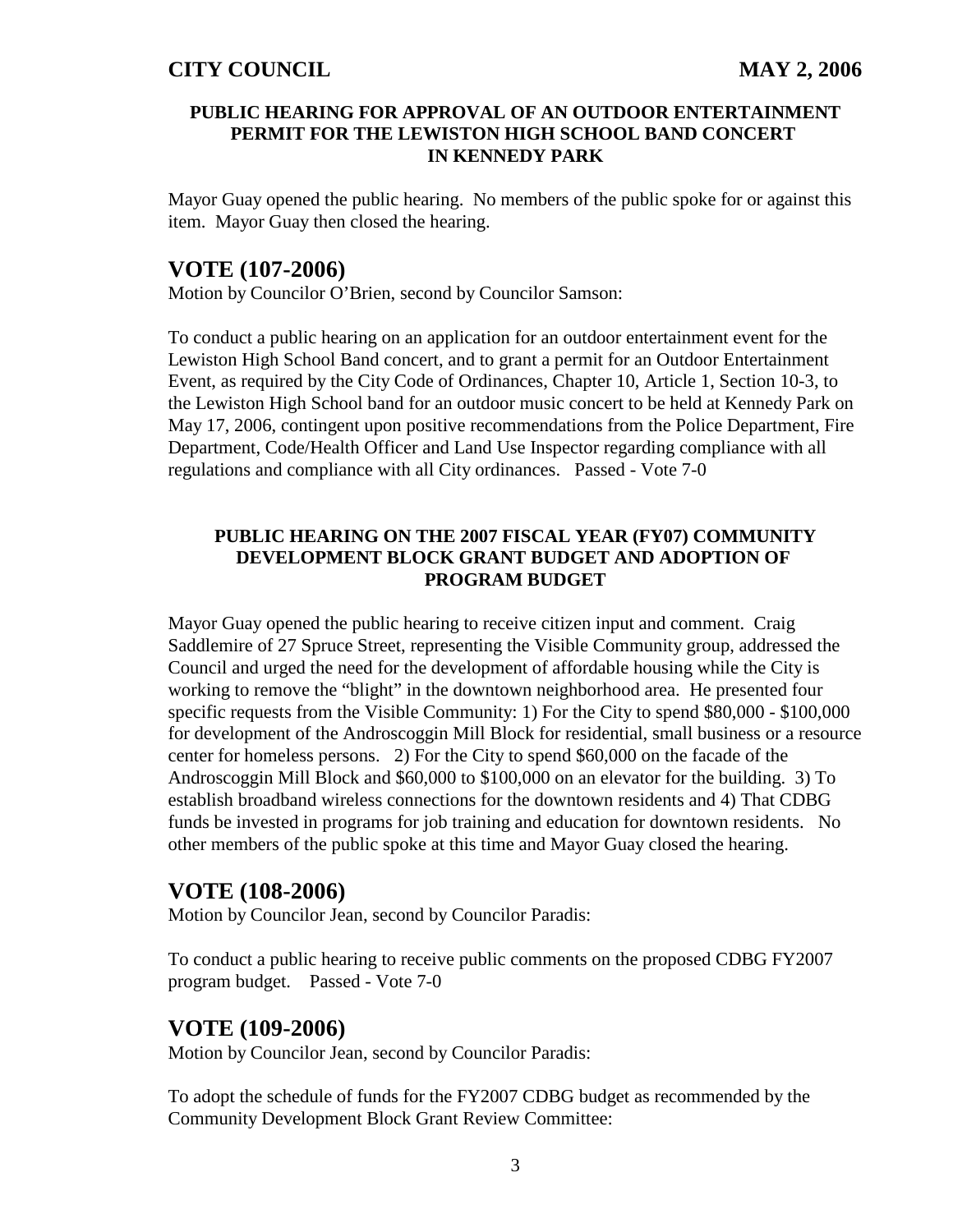## **PUBLIC SERVICE ACTIVITIES**

| A.W.A.P.                                                       | \$3,000   |
|----------------------------------------------------------------|-----------|
| <b>Advocates for Children/Healthy Families</b>                 | \$2,200   |
| <b>American Red Cross/ Disaster Services</b>                   | \$2,000   |
| Androscoggin Head Start/Childhood Enrichment                   | \$30,000  |
| Androscoggin Home Health/Lewiston Home Care                    | \$5,500   |
| Catholic Charities of Maine/Fellowship House                   | \$1,500   |
| Catholic Charities of Maine/S.E.A.R.C.H.                       | \$2,000   |
| Child Health Center/Big Brothers/Big Sisters                   | \$500     |
| Child Health Center/Big Brothers/Big Sisters Mentoring Program | \$500     |
| Child Health Center/Kid's Korner                               | \$1,000   |
| <b>Hope Haven Emergency Shelter</b>                            | \$1,500   |
| LPD-Enhanced Neighborhood Policing                             | \$3,000   |
| <b>LA Arts</b>                                                 | \$3,500   |
| <b>Literacy Volunteers</b>                                     | \$500     |
| Multi-Purpose Center - After School Program                    | \$5,000   |
| Pathways Day Care                                              | \$5,500   |
| Pathways Workplace Program                                     | \$4,500   |
| Pathways Extended Employment                                   | \$2,000   |
| St. Martin de Porres Residence                                 | \$3,000   |
| <b>Sexual Assault Crisis Center</b>                            | \$750     |
| <b>Trinity Jubilee Center</b>                                  | \$3,500   |
| Y.W.C.A. Intervention                                          | \$1,700   |
| Contingency Fund                                               | \$2,500   |
| <b>SUBTOTAL</b>                                                | \$85,150  |
| <b>ECONOMIC DEVELOPMENT</b>                                    |           |
| Downtown Improvement Program                                   | \$400,000 |
| <b>Bates Mill Redevelopment</b>                                | \$0       |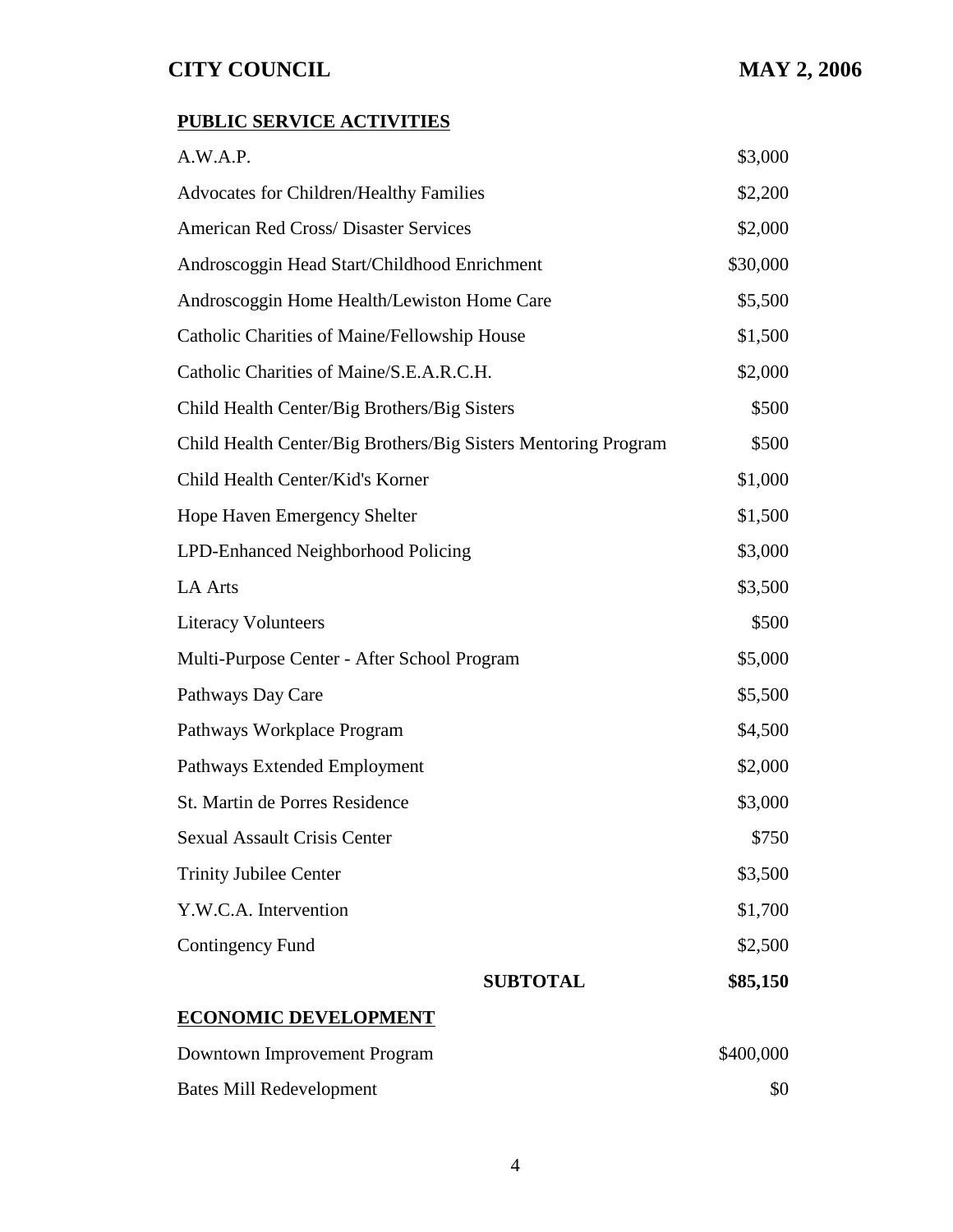| <b>SUBTOTAL</b>                        | \$400,000   |
|----------------------------------------|-------------|
| <b>HOUSING REHAB</b>                   |             |
| <b>Rehab Office Administration</b>     | \$56,798    |
| <b>SUBTOTAL</b>                        | \$56,798    |
| <b>NEIGHBORHOOD IMPROVEMENTS</b>       |             |
| Heritage Initiative - Other Housing    | \$280,000   |
| <b>Downtown Beautification Project</b> | \$5,000     |
| Downtown Infrastructure Improvements   | \$29,900    |
| <b>SUBTOTAL</b>                        | \$314,900   |
| <b>PARKS AND RECREATION</b>            |             |
|                                        | \$0         |
| <b>SUBTOTAL</b>                        | \$0         |
| <b>ADMINISTRATION &amp; PLANNING</b>   |             |
| C.D. Administration                    | \$204,113   |
| <b>SUBTOTAL</b>                        | \$204,113   |
| <b>TOTAL OF ALL PROGRAMS</b>           | \$1,060,961 |

Passed - Vote 7-0

#### **VOTE (110-2006)**

Motion by Councilor Jean, second by Councilor O'Brien:

To authorize the submission of the Action Plan to the Department of Housing and Urban Development. Passed - Vote 7-0

#### **RELOCATION OF A PARCEL WITHIN THE LEWISTON PINE TREE DEVELOPMENT ZONE AND APPROVAL OF ELMET TECHNOLOGIES FOR INCLUSION IN THE PINE TREE DEVELOPMENT ZONE**

#### **VOTE (111-2006)**

Motion by Councilor Samson, second by Councilor Mendros:

Be It Hereby Resolved by the City Council, that the City of Lewiston agrees to remove thirty-seven (37) total acres (twenty -eight (28) development acres) from the Lewiston Pine Tree Development Zone from the Gendron and South Park lots, and to add thirty-seven (37)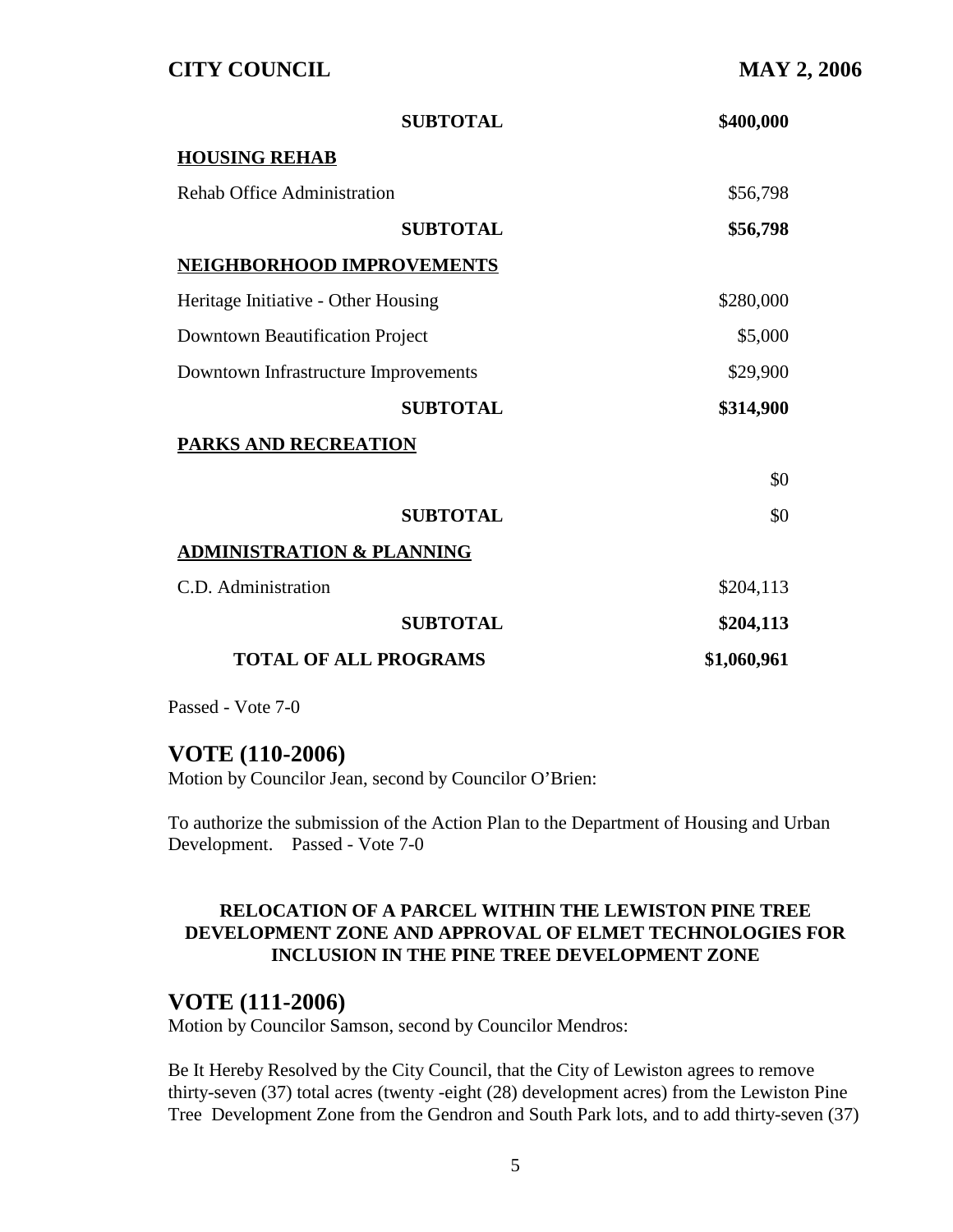acres (twenty-eight (28) development acres) into the Lewiston Pine Tree Development Zone for Elmet Technologies; to approve the request from Elmet Technologies to be included in the Lewiston Pine Tree Development Zone, and that the City Administrator be and is hereby authorized to make, execute and deliver related documents as he, in his discretion, may deem necessary or convenient to the accomplishment of such transaction. Passed - Vote 7-0

#### **EXTENSION OF THE ROAD STRIPING ON LISBON STREET**

Councilor Bernier stated that she has not heard one negative comment about the restriping and lane changes there were done a few months ago. She noted that the people she has heard from are pleased with the changes and feel it was about time to make those changes.

## **VOTE (112-2006)**

Motion by Councilor Jean, second by Councilor Mendros:

To approve the lane changes and re-striping on Lisbon Street to extend the two lanes, with a designated center turning lane, further down Lisbon Street for a distance of approximately seven-tenths of a mile. Passed - Vote 7-0

#### **UPDATE REGARDING THE CITYWIDE PROPERTY REVALUATION**

The City Administrator provided the Council with an update on the status of the revaluation project. He noted that work is still being done by the Assessing office and Cole Layer Tremble, the company hired to conduct the reevaluation. He noted they are reviewing and double checking all of the data and that final numbers are not available at this time. The target date to mail out notices with the new valuation is Friday, May 12. He said the notices will not have a breakdown of value of buildings and land, but will have one total valuation. Citizens interested in having a hearing to discuss their valuations can set up appointments which will begin May 17.

#### **REPORTS AND UPDATES**

Councilor O'Brien presented a letter she received from Oak Park residents asking for the City's assistance regarding noise problems with the Blue Elephant, a club next door to their apartment units.

#### **OTHER BUSINESS**

Charles Soule, 170 Bartlett Street, asked what date the budget public hearing will be held and when the mil rate will be set. The City Administrator stated the budget public hearing will be May 23 and the mil rate will be set in July. Michael Dixon of Community Clean up and Celebration spoke and invited everyone to participate on Saturday, May 13 at 9:30am in Kennedy Park. Volunteers will be picking up trash in parks and public green spaces on this day, their fourth annual event. Estelle Rubenstein of Androscoggin Head Start thanked the